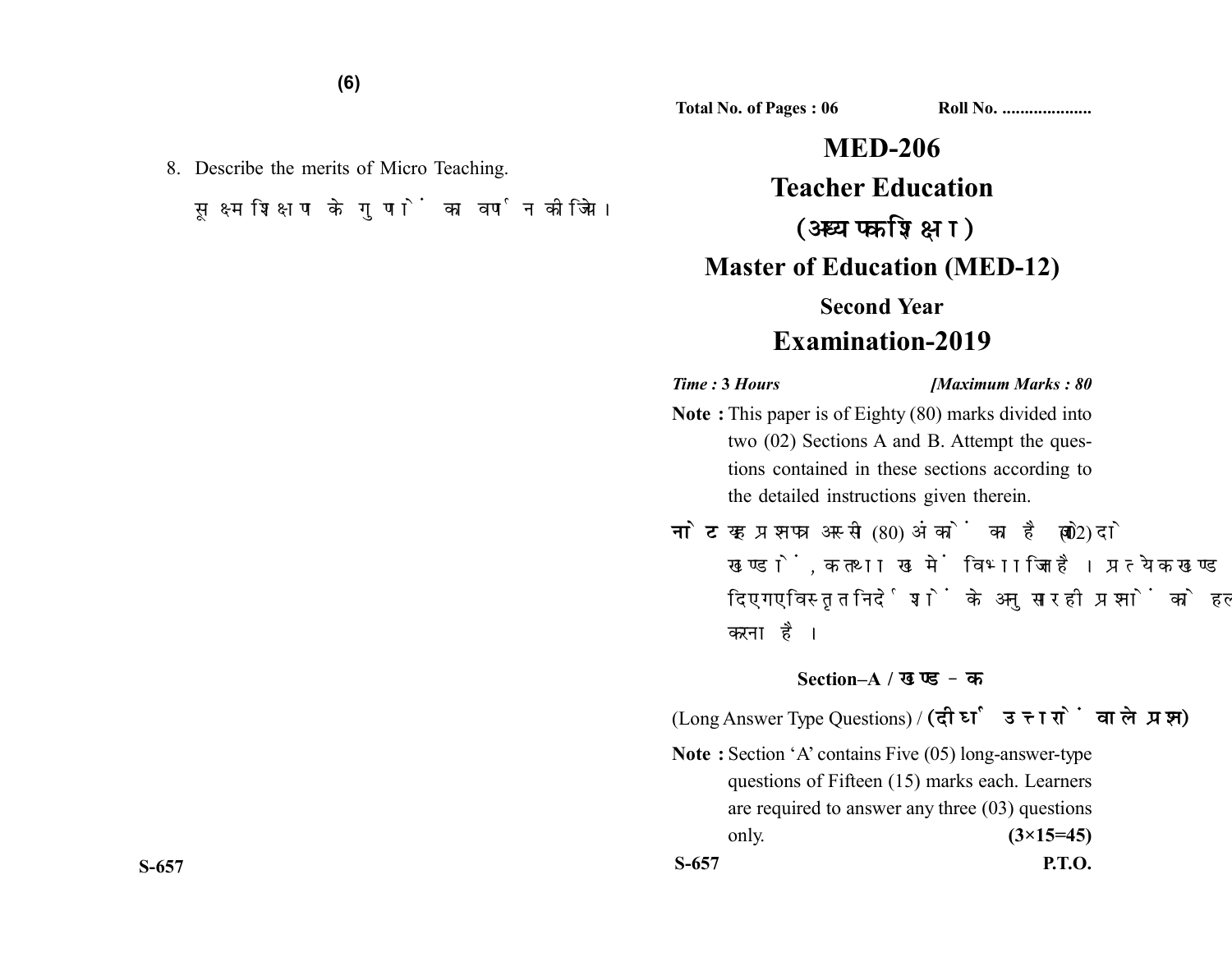शिक्षकों के प्रशिक्षण हेतु हंटर आयोग तथा राधाकृष्णन आयोग की सिफारिशें लिखिए।

- 4. Write a detailed note on the importance of research in teacher education. अध्यापक शिक्षा में अनुसंधान के महत्व पर एक विस्तृत टिप्पणी लिखिए।
- 5. What were the main recommendations of Wood's dispatch? Critically evaluate the place of this dispatch in the history of modern Indian education.

सन 1854 के वड के आदेश पत्र की प्रमख सिफारिशें क्या थीं? आधुनिक भारतीय शिक्षा के इतिहास में इस आदेश पत्र के स्थान का समीक्षात्मक मल्यांकन कोजिए।

## **Section–B /**

(Short-Answer-Type Questions) /

**Note :** Section 'B' contains Eight (08) short-answertype questions of Seven (07) marks each.

**S-657 P.T.O. S-657**

Learners are required to answer any Five (05) questions only. **(5×7=35)** 

- नोट: खण्ड'ख' में आठ (08) लघु उत्तरों वाले प्रश्न दिये गये हैं, प्रत्येक प्रश्न के लिए सात (07) अंक निर्धारित हैं। शिक्षार्थियों को इनमें से केवल पाँच (05) प्रश्नों के उत्तर देने हैं।
	- 1. Write the priorities of research in the field of teacher education.

अध्यापक शिक्षा के क्षेत्र में अनुसंधान की प्राथमिकताओं को लिखिए।

- 2. Write main characteristics of social research. सामाजिक अनुसंधान की विशेषताओं को लिखिए।
- 3. Explain the concept of Orientation course. उन्मखीकरण पाठयक्रम के प्रत्यय को स्पष्ट कीजिए।